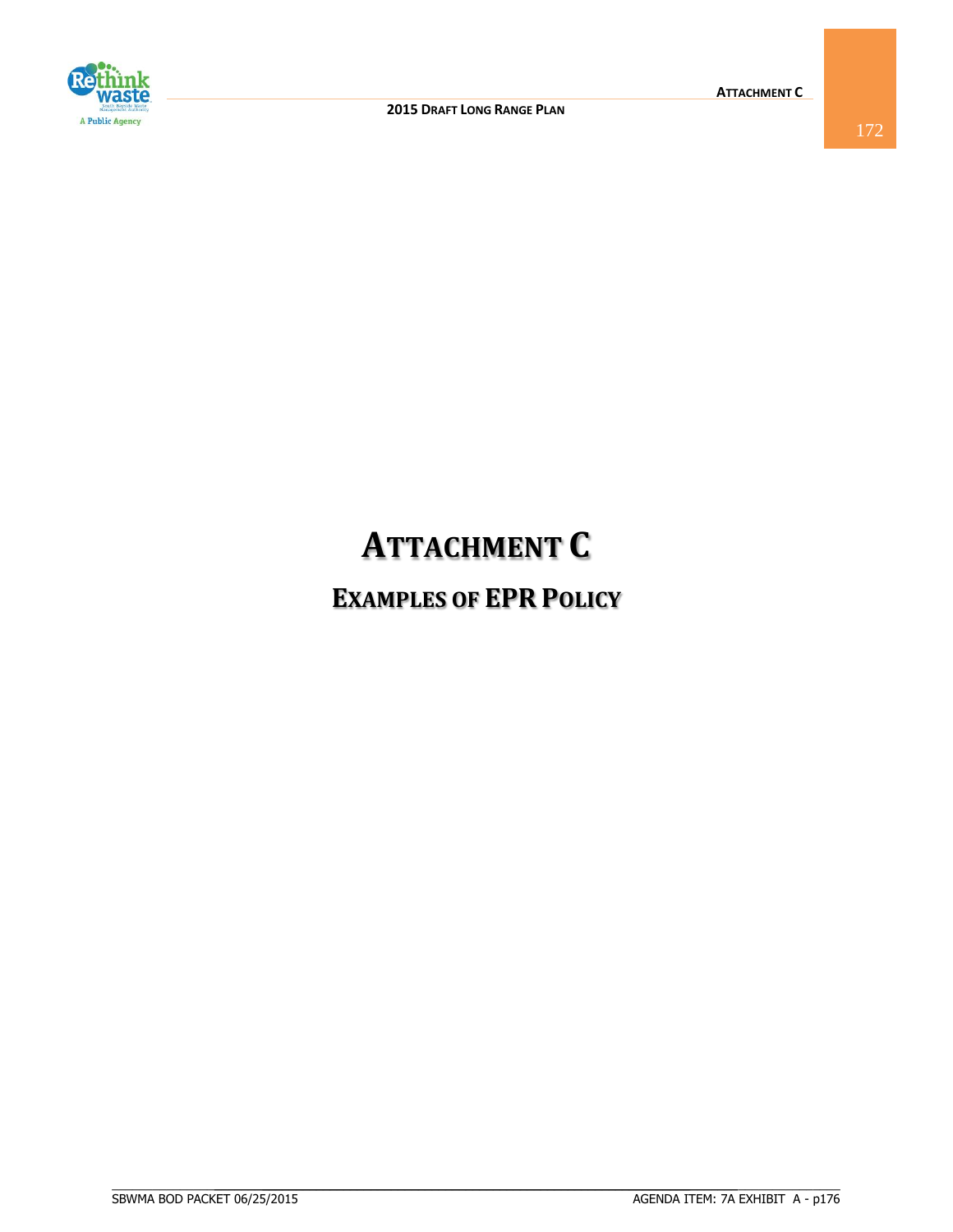## RESOLUTION NO. 27741

## RESOLUTION OF THE COUNCIL OF THE CITY OF SANTA ROSA SUPPORTING EXTENDED PRODUCER RESPONSIBILITY

WHEREAS, approximately 151,000 tons of discarded materials and products are currently sent to disposal from our community each year at a cost of over \$100 per ton; and

WHEREAS, on February 8, 2006 California's Universal Waste Rule (CCR, Title 22, Division 4.5, Chapter 23) became effective; and

WHEREAS, the Universal Waste Rule banned landfill disposal of certain products that are deemed hazardous, including household batteries, fluorescent bulbs and tubes, thermostats and other items that contain mercury, and electronic devices such as televisions, cell phones, microwave ovens, printers, and computers; and

WHEREAS, it is anticipated that the list of waste products determined to be hazardous or problematic will continue to grow and will therefore be banned from landfills as demonstrated by the 2007 ban of treated wood and the 2008 ban on sharps; and

WHEREAS, state policies currently hold local governments responsible for achieving waste diversion goals and enforcing product disposal bans, both of which are unfunded mandates; and

WHEREAS, the costs to manage products subject to the Universal Waste Rule and other problematic products are currently borne by taxpayers and rate payers and because of the bans these costs are increasing substantially and will continue to do so unless policy changes are made; and

WHEREAS, data from City and County annual reports show that, statewide, less than ten percent of the household hazardous waste and products subject to the Universal Waste Rule generated are being collected; and

WHEREAS, local governments do not have the resources to adequately address the rising volume of discarded products; and

WHEREAS, costs paid by local governments to manage products are, in effect, subsidies to the producers of hazardous products and products designed for disposal; and

 $\_$  ,  $\_$  ,  $\_$  ,  $\_$  ,  $\_$  ,  $\_$  ,  $\_$  ,  $\_$  ,  $\_$  ,  $\_$  ,  $\_$  ,  $\_$  ,  $\_$  ,  $\_$  ,  $\_$  ,  $\_$  ,  $\_$  ,  $\_$  ,  $\_$  ,  $\_$  ,  $\_$  ,  $\_$  ,  $\_$  ,  $\_$  ,  $\_$  ,  $\_$  ,  $\_$  ,  $\_$  ,  $\_$  ,  $\_$  ,  $\_$  ,  $\_$  ,  $\_$  ,  $\_$  ,  $\_$  ,  $\_$  ,  $\_$  ,

 $\mathcal{L}_\mathcal{L} = \{ \mathcal{L}_\mathcal{L} = \{ \mathcal{L}_\mathcal{L} = \{ \mathcal{L}_\mathcal{L} = \{ \mathcal{L}_\mathcal{L} = \{ \mathcal{L}_\mathcal{L} = \{ \mathcal{L}_\mathcal{L} = \{ \mathcal{L}_\mathcal{L} = \{ \mathcal{L}_\mathcal{L} = \{ \mathcal{L}_\mathcal{L} = \{ \mathcal{L}_\mathcal{L} = \{ \mathcal{L}_\mathcal{L} = \{ \mathcal{L}_\mathcal{L} = \{ \mathcal{L}_\mathcal{L} = \{ \mathcal{L}_\mathcal{$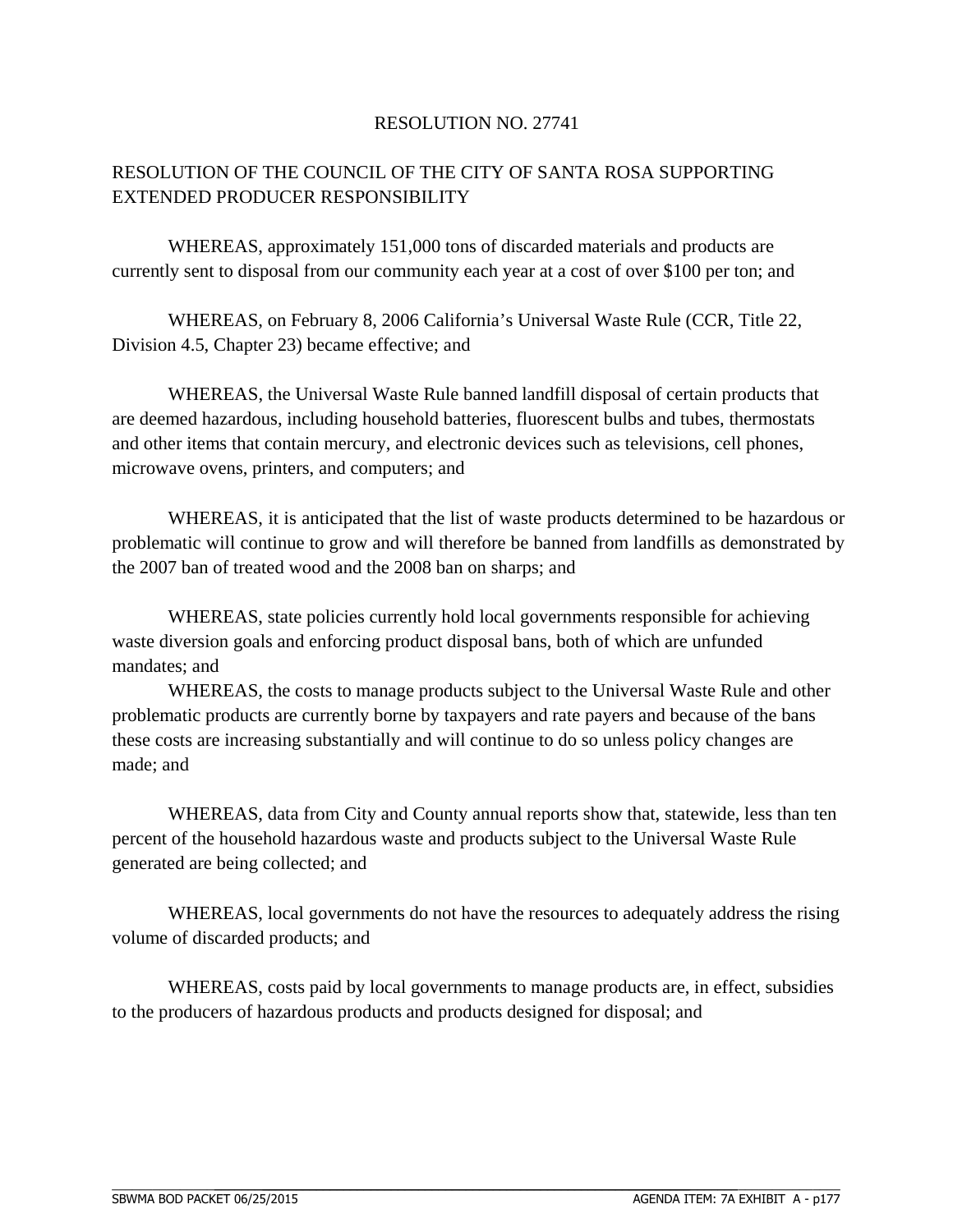WHEREAS, in 2010 Santa Rosa garbage ratepayers will contribute over \$500,000 to the Sonoma County Waste Management Agency to properly manage household hazardous wastes; and

WHEREAS, if Santa Rosa were able to collect all of the household toxics generated in Santa Rosa, such a service cost would be more than \$5 million every year; and

WHEREAS, the City Council of Santa Rosa supports statewide efforts to ensure producers share in the responsibility for products subject to the Universal Waste Rule and other products they create; and

WHEREAS, there are significant environmental, human health and economic impacts associated with improper management of products subject to the Universal Waste Rule, sharps, pharmaceuticals, and other products when waste becomes litter, including ocean litter; and

WHEREAS, Extended Producer Responsibility (EPR) is a policy approach in which producers have cradle-to-cradle responsibility for the products they create and sell and are responsible for designing and managing effective end-of-life systems for those products; and

WHEREAS, EPR incorporates the cost of disposal and recovery for discarded products into the purchase price and reduces the financial burden on local taxpayers and garbage ratepayers; and

WHEREAS, EPR encourages reuse and recycling and also encourages producers to consider the health and environmental costs associated with the products they create and to include those costs in the product price, thereby creating an incentive to design products that are more durable, easier to repair and recycle, and are less toxic; and

WHEREAS, EPR reduces the greenhouse gas emissions associated with the production and disposal of these problematic wastes; and

WHEREAS, EPR framework legislation is a holistic approach that establishes transparent and fair principles and procedures for applying EPR to categories of products and ensures a level playing field for all producers of those products; and

WHEREAS, the California Product Stewardship Council (CPSC) is a non-profit organization of California local governments working to speak with one voice building knowledge and capacity for transparent and fair EPR systems in California; and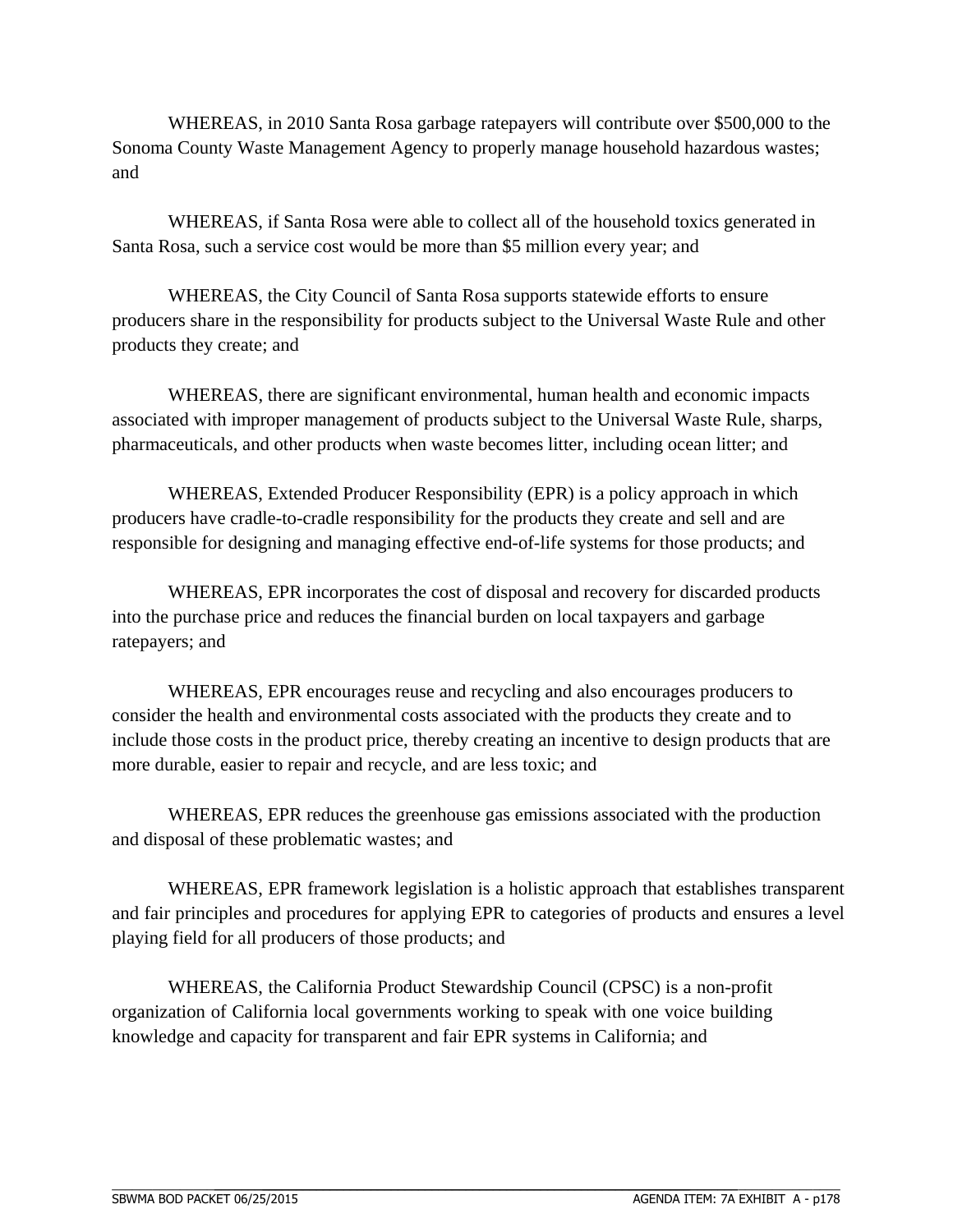WHEREAS, the City of Santa Rosa plans to expand EPR policies into the City's Environmentally Preferable Purchasing (EPP) Policy to reduce costs and protect the environment; and

WHEREAS, in January 2008 the California Integrated Waste Management Board (now CalRecycle) adopted a Framework for an EPR System in California; and

WHEREAS, the National and California League of Cities adopted policy statements in support of a framework approach to EPR, the National and California Association of Counties and adopted policies and resolutions in support of a framework approach to EPR; Solid Waste Association of North America adopted a policy supporting EPR, and the Association of State and Territorial Solid Waste Management Officials adopted a Product Stewardship Framework Policy Document.

NOW, THEREFORE, BE IT RESOLVED by the Council of the City of Santa Rosa that by adoption of this Resolution, the City of Santa Rosa urges the California Legislature to continue taking timely action to implement the Framework for an EPR System adopted by CalRecycle in 2008 to manage problematic products, and to urge the Department of Toxic Substances Control to implement the Green Chemistry initiative to manage Universal Waste and other toxic products; and

BE IT FURTHER RESOLVED that the City Council of Santa Rosa urges the California Legislature to enact framework EPR legislation which will give producers the incentive to design products to make them less toxic and easier to reuse and recycle.

BE IT FURTHER RESOLVED that the City Manager or his/her designee be authorized to send letters to the League of California Cities, the California State Association of Counties, the Department of Toxic Substance Control, and the State Legislature and to use other advocacy methods to urge support for EPR product and framework legislation and related regulations.

BE IT FURTHER RESOLVED that the Mayor of the City Council of Santa Rosa be authorized to sign the California Product Stewardship Council (CPSC) Pledge of Support to educate and advocate for EPR policies and programs.

BE IT FURTHER RESOLVED that the City of Santa Rosa encourages all manufacturers to share in the responsibility for eliminating waste through minimizing excess packaging, designing products for durability, reusability and the ability to be recycled; using recycled materials in the manufacture of new products; and providing financial support for collection, processing, recycling, or disposal of used materials.